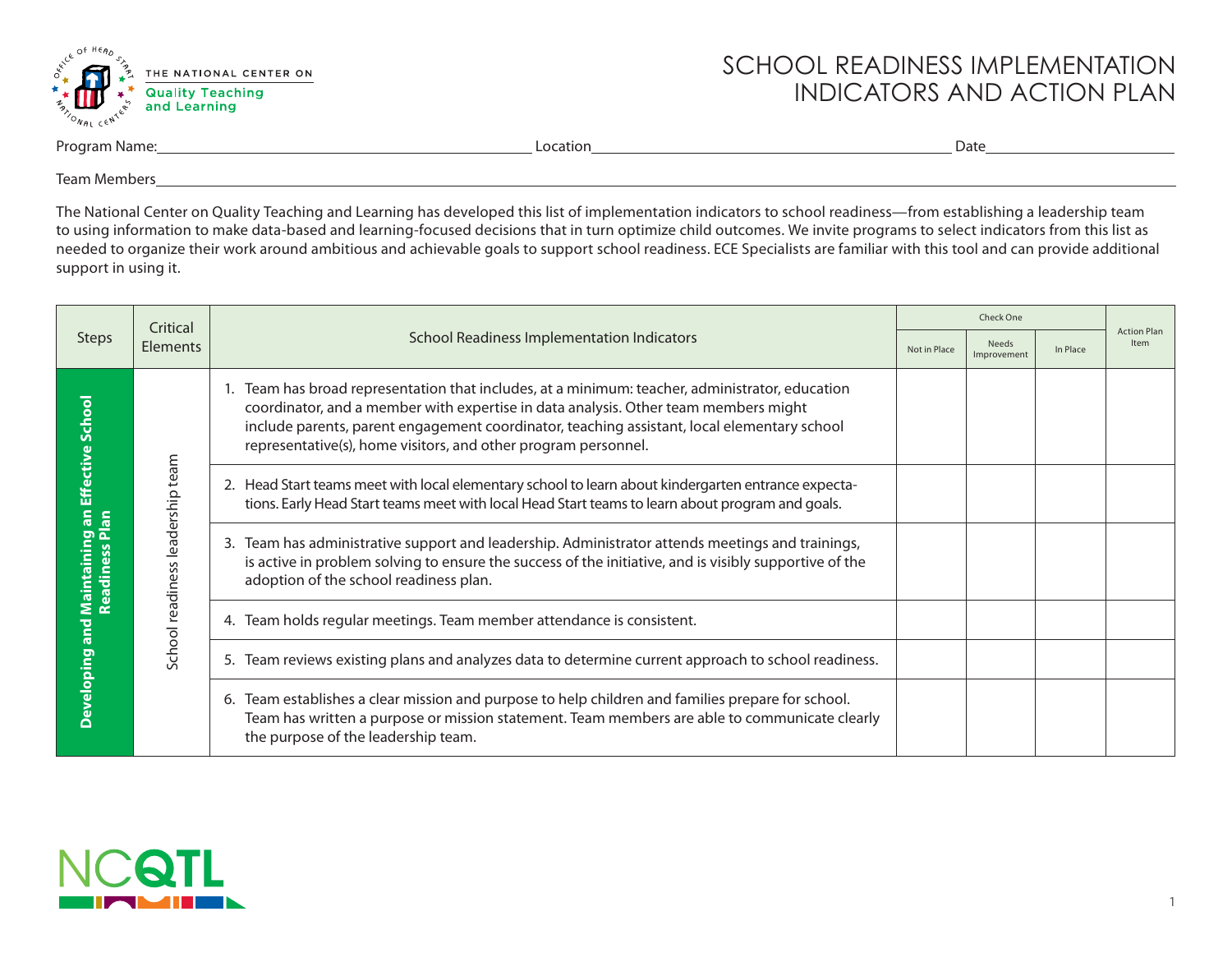|                                                                  | Critical                            |                                                                                                                                                                                                                                                                                                                                                                                                                                                                                                                                                                                                                       | Check One |                      |          | <b>Action Plan</b> |
|------------------------------------------------------------------|-------------------------------------|-----------------------------------------------------------------------------------------------------------------------------------------------------------------------------------------------------------------------------------------------------------------------------------------------------------------------------------------------------------------------------------------------------------------------------------------------------------------------------------------------------------------------------------------------------------------------------------------------------------------------|-----------|----------------------|----------|--------------------|
| <b>Steps</b>                                                     | Elements                            | <b>School Readiness Implementation Indicators</b><br>Not in Place                                                                                                                                                                                                                                                                                                                                                                                                                                                                                                                                                     |           | Needs<br>Improvement | In Place | Item               |
| Developing and Maintaining an Effective School<br>Readiness Plan | School readiness<br>leadership team | 7. Team has written a school readiness plan to guide its work. Team reviews the plan and updates its<br>progress at each meeting. Team identifies action steps to ensure achievement of goals that could<br>be part of the education service plan and that include all critical elements:<br>$\checkmark$ School readiness team members<br>$\checkmark$ School readiness goals<br>$\checkmark$ High quality teaching and learning<br>$\checkmark$ Staff development plan<br>$\checkmark$ Family engagement plan<br>$\checkmark$ Process to evaluate child outcomes<br>$\checkmark$ Process to supporting transitions. |           |                      |          |                    |
|                                                                  | Shared vision and staff<br>buy-in   | 8. Staff members support a program-wide system for improving child outcomes to close the achieve-<br>ment gap. Staff training provides information about disadvantage and disparities in an accessible<br>manner to establish clarity of the mission and commitment from teachers. Staff shares information<br>about how their children are doing.                                                                                                                                                                                                                                                                    |           |                      |          |                    |
|                                                                  |                                     | 9. Leadership team obtains staff input and feedback throughout the process (e.g., at staff meetings,<br>during supervision, coffee break with the director, focus group, suggestion box). Team provides<br>update on the process and data on the outcomes to program staff on a regular basis.                                                                                                                                                                                                                                                                                                                        |           |                      |          |                    |
|                                                                  |                                     | 10. Program leadership shares plan with other stakeholders (local elementary school, Head Start or<br>Early Head Start, community partners, etc.).                                                                                                                                                                                                                                                                                                                                                                                                                                                                    |           |                      |          |                    |
|                                                                  | Family engagement                   | 11. Team solicits family input as part of the school readiness planning process. Team informs families<br>of the school readiness focus and plan and requests feedback on program-wide adoption and<br>mechanisms for promoting family engagement in the initiative.                                                                                                                                                                                                                                                                                                                                                  |           |                      |          |                    |
|                                                                  |                                     | 12. Programs may use multiple mechanisms for sharing the program-wide school readiness plan and<br>progress with families including narrative documents, conferences, and parent meetings to ensure<br>that all families are informed of the initiative and its importance.                                                                                                                                                                                                                                                                                                                                           |           |                      |          |                    |
|                                                                  |                                     | 13. Team supports family engagement by providing information about supporting school readiness<br>at home and in the community and children's progress toward school readiness goals. Individual<br>families receive information through a variety of formats (e.g., parent-teacher conferences, meet-<br>ings, family visit discussions, open house).                                                                                                                                                                                                                                                                |           |                      |          |                    |
|                                                                  |                                     | 14. Families are engaged in planning for individual children in a meaningful and proactive way.<br>Families are encouraged to team with program staff to develop learning plans for individual chil-<br>dren including the development of strategies that may be used in the home and community.                                                                                                                                                                                                                                                                                                                      |           |                      |          |                    |

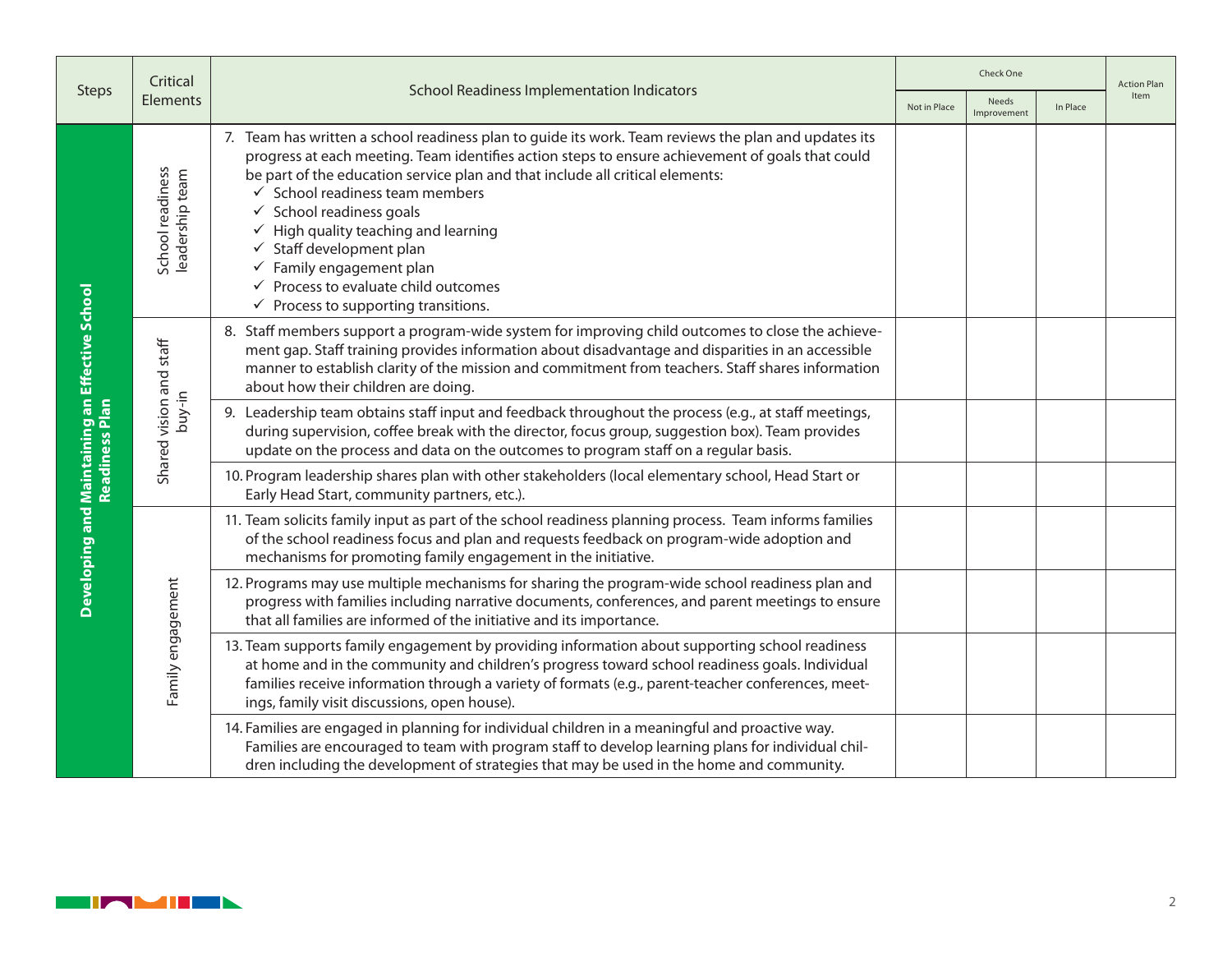|                 | Critical                                                                               | <b>School Readiness Implementation Indicators</b><br>Not in Place                                                                                                                                                                                                                                                                                                                                         |  | Check One            |          |             |  |
|-----------------|----------------------------------------------------------------------------------------|-----------------------------------------------------------------------------------------------------------------------------------------------------------------------------------------------------------------------------------------------------------------------------------------------------------------------------------------------------------------------------------------------------------|--|----------------------|----------|-------------|--|
| <b>Steps</b>    | Elements                                                                               |                                                                                                                                                                                                                                                                                                                                                                                                           |  | Needs<br>Improvement | In Place | <b>Item</b> |  |
| <b>Step One</b> |                                                                                        | 15. Team establishes school readiness goals in the five essential domains: social and emotional,<br>approaches to learning, cognition and general knowledge, language and literacy, and physical<br>development and health.                                                                                                                                                                               |  |                      |          |             |  |
|                 |                                                                                        | 16. Team writes school readiness goals to articulate desired child outcomes at the end of Early Head<br>Start or Head Start. Goals are measurable. When school readiness goals are discussed, the applica-<br>tions of expectations to teachers, families, and other program staff are described.                                                                                                         |  |                      |          |             |  |
|                 | School Readiness Goals                                                                 | 17. School readiness goals are developmentally appropriate and address the needs of children ages<br>birth-five.                                                                                                                                                                                                                                                                                          |  |                      |          |             |  |
|                 |                                                                                        | 18. School readiness goals align with (or complement) the applicable state's early learning guidelines<br>and standards and local kindergarten entrance expectations.                                                                                                                                                                                                                                     |  |                      |          |             |  |
|                 |                                                                                        | 19. The leadership team communicates about the school readiness goals to parents, the policy<br>council, the board, and other relevant community programs including local elementary school(s).                                                                                                                                                                                                           |  |                      |          |             |  |
|                 |                                                                                        | 20. Team disseminates school readiness goals in written form to all staff, parents, and community<br>partners.                                                                                                                                                                                                                                                                                            |  |                      |          |             |  |
|                 |                                                                                        | 21. All staff, parents, policy council, and board members receive training about how to support school<br>readiness goals and all can articulate the program's school readiness goals.                                                                                                                                                                                                                    |  |                      |          |             |  |
|                 | Strategies for high quality teaching and learning<br>to achieve school readiness goals | 22. Evidence-based curricula and teaching strategies aligned with school readiness goals are adopted<br>and all teachers are trained as recommended by curriculum developers.                                                                                                                                                                                                                             |  |                      |          |             |  |
|                 |                                                                                        | 23. High-quality adult-child interactions support children's emotional and intellectual growth on a<br>daily basis through such efforts as:                                                                                                                                                                                                                                                               |  |                      |          |             |  |
| Step Two        |                                                                                        | • Well-organized learning environment and proactive teaching strategies<br>Instructional support (fostering children's thinking, using the scientific method, scaffolding<br>children's learning, engaging conversations, etc.)<br>Social-emotional support (building emotional literacy, fostering connections with children,<br>recognizing and supporting children who are experiencing difficulties). |  |                      |          |             |  |
|                 |                                                                                        | 24. Teachers and program staff have well-organized learning environments, stimulating and<br>purposeful materials, and management skills that promote social-emotional development, guide<br>appropriate behavior, and promote active engagement in learning activities.                                                                                                                                  |  |                      |          |             |  |
|                 |                                                                                        | 25. Teachers and program staff are proficient at teaching the curriculum and teaching school<br>readiness skills within daily activities in a manner that is developmentally appropriate, meaningful<br>to children, and promotes skill acquisition and positive outcomes.                                                                                                                                |  |                      |          |             |  |
|                 |                                                                                        | 26. Teachers use valid and reliable screening and assessments to determine where children are at<br>the start of the program, check regularly on how they are learning, and share this information<br>with families - assuring their assessments include/detect progress toward SR (or lack thereof) for<br>children who are dual language learners and children with special needs.                      |  |                      |          |             |  |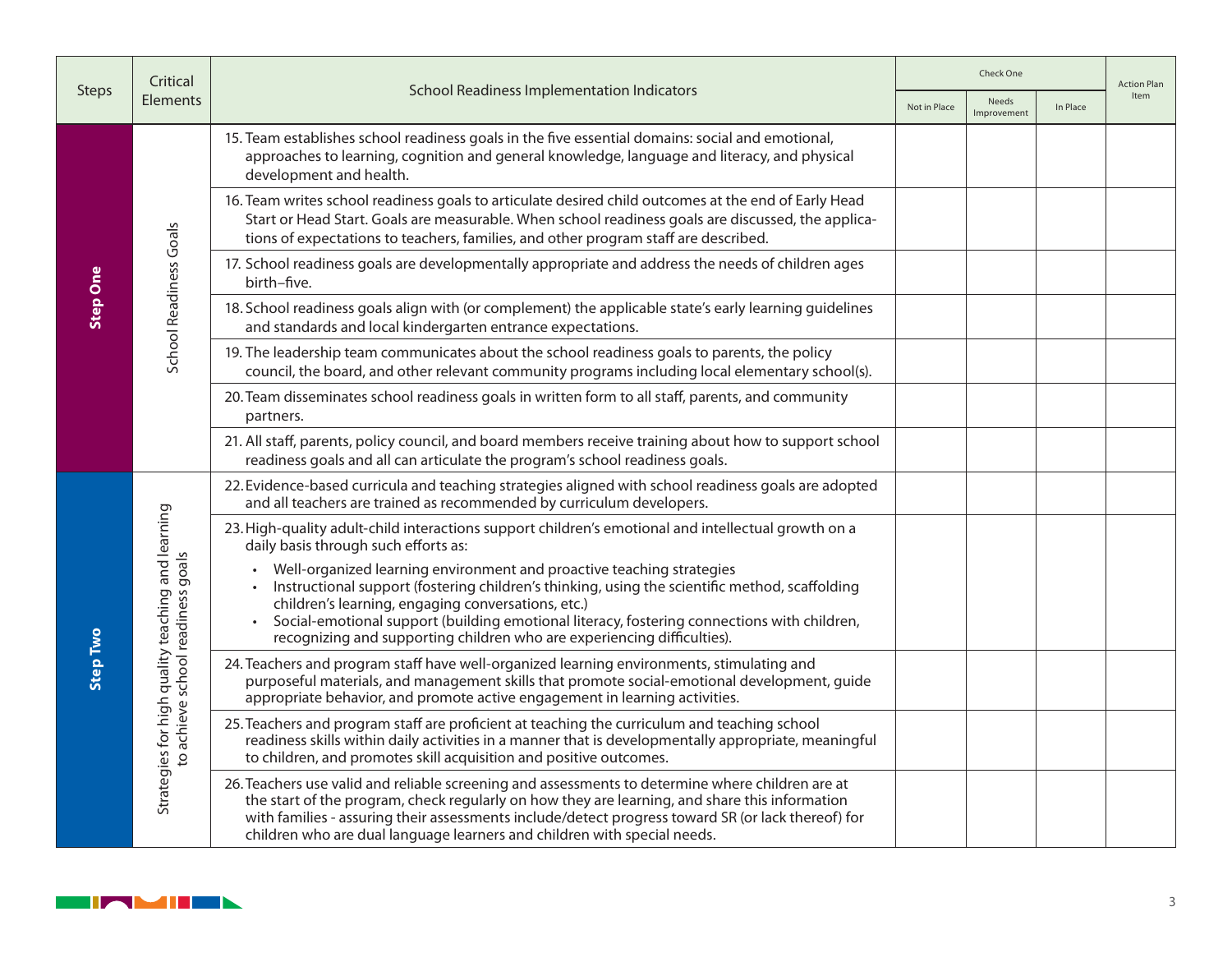|              |                    | <b>School Readiness Implementation Indicators</b><br>Not in Place                                                                                                                                                                                                                                                                                                                                                               |  | Check One            |          |      |
|--------------|--------------------|---------------------------------------------------------------------------------------------------------------------------------------------------------------------------------------------------------------------------------------------------------------------------------------------------------------------------------------------------------------------------------------------------------------------------------|--|----------------------|----------|------|
| <b>Steps</b> | Critical           |                                                                                                                                                                                                                                                                                                                                                                                                                                 |  | Needs<br>Improvement | In Place | Item |
|              |                    | 27. Teachers and program staff initiate the development of an individualized plan of emotional and<br>instructional support strategies for children who are not making expected progress toward school<br>readiness goals based on ongoing assessment information: teaching teams receive additional<br>support, as needed, in planning and implementing services for children with disabilities and dual<br>language learners. |  |                      |          |      |
|              |                    | 28. Team develops and implements a plan for providing ongoing, in-classroom technical assistance<br>on the adoption of quality teaching and learning (i.e., the HOUSE framework) based on a needs<br>assessment of teachers' practice.                                                                                                                                                                                          |  |                      |          |      |
|              |                    | 29. Teachers (or other data collectors) are trained on screening and assessment tools as recommended<br>by tool developers, and required reliability is achieved.                                                                                                                                                                                                                                                               |  |                      |          |      |
|              |                    | 30. Plans for ensuring new teachers are trained on the curriculum and assessments are in place.                                                                                                                                                                                                                                                                                                                                 |  |                      |          |      |
| Step Two     | Staff Support Plan | 31. Teaching teams have dedicated and protected time to plan curricular activities together on a<br>regular basis.                                                                                                                                                                                                                                                                                                              |  |                      |          |      |
|              |                    | 32. Staff who are responsible for facilitating quality teaching and learning support processes are<br>identified and trained.                                                                                                                                                                                                                                                                                                   |  |                      |          |      |
|              |                    | 33. Program uses an evidence-based observational tool to document the quality of teacher-child<br>interactions.                                                                                                                                                                                                                                                                                                                 |  |                      |          |      |
|              |                    | 34. Program shares results from observations with individual teachers and provides aligned supports.                                                                                                                                                                                                                                                                                                                            |  |                      |          |      |
|              |                    | 35. Program uses aggregate data on teacher-child interactions to inform professional development<br>offerings.                                                                                                                                                                                                                                                                                                                  |  |                      |          |      |
|              |                    | 36. Individualized professional development plans include evidence-based coaching support.                                                                                                                                                                                                                                                                                                                                      |  |                      |          |      |
|              |                    | 37. Staff who are providing training and ongoing support to teachers and co-teachers are trained in<br>effective coaching strategies, and they are supported on an ongoing basis.                                                                                                                                                                                                                                               |  |                      |          |      |
|              |                    | 38. Program tracks the quality of teacher-child interactions over time to assess success of professional<br>development.                                                                                                                                                                                                                                                                                                        |  |                      |          |      |
|              |                    | 39. Program identifies incentives and strategies for acknowledging staff; these include personally<br>acknowledging people for their contributions, group celebrations for accomplishments, staff<br>recognition for exemplary work.                                                                                                                                                                                            |  |                      |          |      |

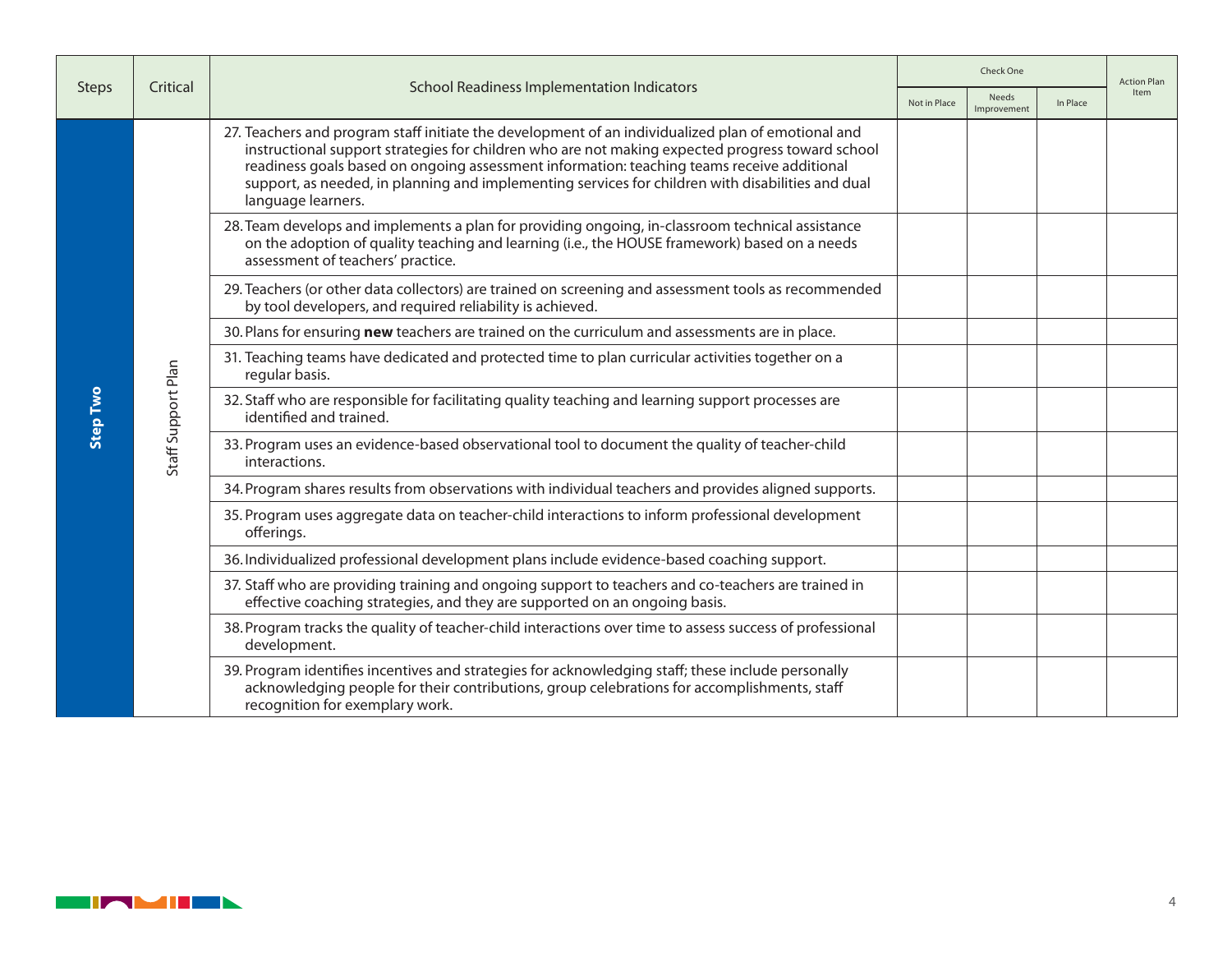|                             |                                                                                                                      |                                                                                                                                                                                                                                                                                                                                                                | Check One |                      |          |                                   |
|-----------------------------|----------------------------------------------------------------------------------------------------------------------|----------------------------------------------------------------------------------------------------------------------------------------------------------------------------------------------------------------------------------------------------------------------------------------------------------------------------------------------------------------|-----------|----------------------|----------|-----------------------------------|
| <b>Steps</b>                | Critical<br><b>Elements</b>                                                                                          | <b>School Readiness Implementation Indicators</b>                                                                                                                                                                                                                                                                                                              |           | Needs<br>Improvement | In Place | <b>Action Plan</b><br><b>Item</b> |
| <b>Steps Three and Four</b> |                                                                                                                      | 40. Program selects child assessment tool(s) that align with school readiness goals. The tools are<br>appropriate, valid, and reliable.                                                                                                                                                                                                                        |           |                      |          |                                   |
|                             |                                                                                                                      | 41. Program assesses teachers' implementation of the HOUSE framework on a regular basis to ensure<br>that effective practices are being implemented. (See Appendix A for the framework.)                                                                                                                                                                       |           |                      |          |                                   |
|                             |                                                                                                                      | 42. Program conducts periodic checks on assessment implementation, and teachers (or other data<br>collectors) receive necessary feedback and professional development to improve the data collec-<br>tion process.                                                                                                                                             |           |                      |          |                                   |
|                             | Collection and use of program-wide implementation data, classroom quality<br>outcome data for Continuous Improvement | 43. Teachers receive data (and help if needed with interpretation) from assessment information they<br>gather in a timely manner to assist them in making curricular/instructional decisions - providing<br>direction/support/resources for teaching teams to help them understand needs/plan services that<br>can promote progress for the population served. |           |                      |          |                                   |
|                             |                                                                                                                      | 44. Program creates data systems that allow for linkages with child-level data (e.g., attendance rates,<br>birthdates, gender, language status, and child assessment information).                                                                                                                                                                             |           |                      |          |                                   |
|                             |                                                                                                                      | 45. Program creates unique student identifiers that are coordinated with K-12 systems to allow track-<br>ing children's progress beyond Early Head Start and Head Start.                                                                                                                                                                                       |           |                      |          |                                   |
|                             |                                                                                                                      | 46. Data systems allow for linkages between child-level data, program structural features (full day vs.<br>half day), classroom quality (CLASS scores), curriculum implementation, teacher education level,<br>experience, etc.                                                                                                                                |           |                      |          |                                   |
|                             |                                                                                                                      | 47. Program has an individual on staff or a consultant who builds, links, and accesses data system.                                                                                                                                                                                                                                                            |           |                      |          |                                   |
|                             | data, and child                                                                                                      | 48. Program establishes transparent policies and statements that articulate how to ensure the security<br>of data and the privacy and confidentiality of personally identifiable information.                                                                                                                                                                  |           |                      |          |                                   |
|                             |                                                                                                                      | 49. Program periodically aggregates and examines data for groups of children and specific variables<br>associated with progress or lack thereof. It shares information with stakeholders including board,<br>policy council, teachers, and families in a timely manner.                                                                                        |           |                      |          |                                   |
|                             |                                                                                                                      | 50. Program develops a process for measuring implementation of the school readiness plan.                                                                                                                                                                                                                                                                      |           |                      |          |                                   |

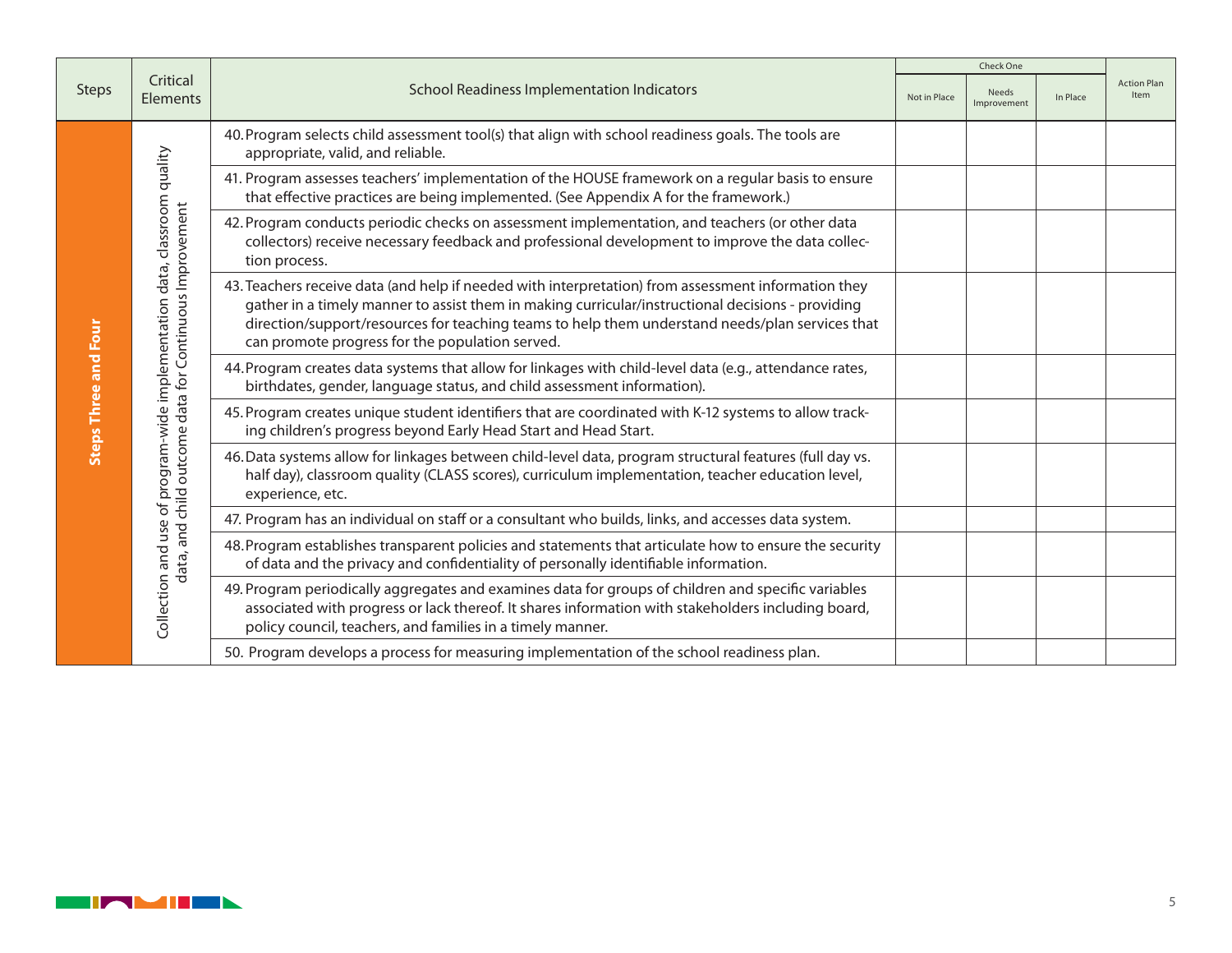|                                   |                                                                                                                                         |                                                                                                                                                                                                                                                                                                                                                                                                                                                                                                                                                                                                                                                                                                                                                  | Check One    |                      |          |                            |
|-----------------------------------|-----------------------------------------------------------------------------------------------------------------------------------------|--------------------------------------------------------------------------------------------------------------------------------------------------------------------------------------------------------------------------------------------------------------------------------------------------------------------------------------------------------------------------------------------------------------------------------------------------------------------------------------------------------------------------------------------------------------------------------------------------------------------------------------------------------------------------------------------------------------------------------------------------|--------------|----------------------|----------|----------------------------|
| <b>Steps</b>                      | Critical<br><b>Elements</b>                                                                                                             | <b>School Readiness Implementation Indicators</b>                                                                                                                                                                                                                                                                                                                                                                                                                                                                                                                                                                                                                                                                                                | Not in Place | Needs<br>Improvement | In Place | <b>Action Plan</b><br>Item |
|                                   |                                                                                                                                         | 51. Program develops a process for data quality assurances to ensure child outcome and classroom<br>quality data are reliable and valid.                                                                                                                                                                                                                                                                                                                                                                                                                                                                                                                                                                                                         |              |                      |          |                            |
|                                   |                                                                                                                                         | 52. Program uses child outcome and classroom quality data for ongoing monitoring, problem solv-<br>ing, and program improvement.                                                                                                                                                                                                                                                                                                                                                                                                                                                                                                                                                                                                                 |              |                      |          |                            |
|                                   |                                                                                                                                         | 53. Program establishes memoranda-of-agreement (MOAs) with local elementary schools to receive<br>information about how their children score on kindergarten readiness assessments. This informa-<br>tion is considered essential to monitoring effectiveness of school readiness plan.                                                                                                                                                                                                                                                                                                                                                                                                                                                          |              |                      |          |                            |
| <b>Steps Three and Four</b>       | Collection and use of program-wide<br>implementation data, classroom quality data, and<br>child outcome data for Continuous Improvement | 54. Program has summative information regarding children's progress toward school readiness goals<br>and illustrates connections to planned program improvement activities. (For example, an analysis<br>of child outcome data indicates children are not making expected progress in math so the pro-<br>gram has planned intensive professional development focus with coaching support on teaching<br>math strategies. In another example, sub-group analysis demonstrates that children being served<br>in family childcare programs are not making sufficient progress in language development, so<br>program plans intensive professional development with virtual coaching support on language<br>modeling to family childcare partners.) |              |                      |          |                            |
| <b>Transition to Kindergarten</b> | Transition support                                                                                                                      | 55. Program convenes or participates in local community transition team with members from Head<br>Start, local childcare, elementary school(s), and community partners (such as children's museum,<br>library, etc.).                                                                                                                                                                                                                                                                                                                                                                                                                                                                                                                            |              |                      |          |                            |
|                                   |                                                                                                                                         | 56. Program engages in multiple activities that foster the family school connection, such as discussing<br>concerns, providing information, and connecting families and staff at the next setting.                                                                                                                                                                                                                                                                                                                                                                                                                                                                                                                                               |              |                      |          |                            |
|                                   |                                                                                                                                         | 57. Program engages in multiple activities that foster the child-school connection, such as arranging<br>visits and describing what the next setting will be like.                                                                                                                                                                                                                                                                                                                                                                                                                                                                                                                                                                               |              |                      |          |                            |
|                                   |                                                                                                                                         | 58. Program engages in multiple activities that foster school-school connections, such as providing<br>written records of the child's progress, conducting joint professional development, and sharing<br>information.                                                                                                                                                                                                                                                                                                                                                                                                                                                                                                                           |              |                      |          |                            |